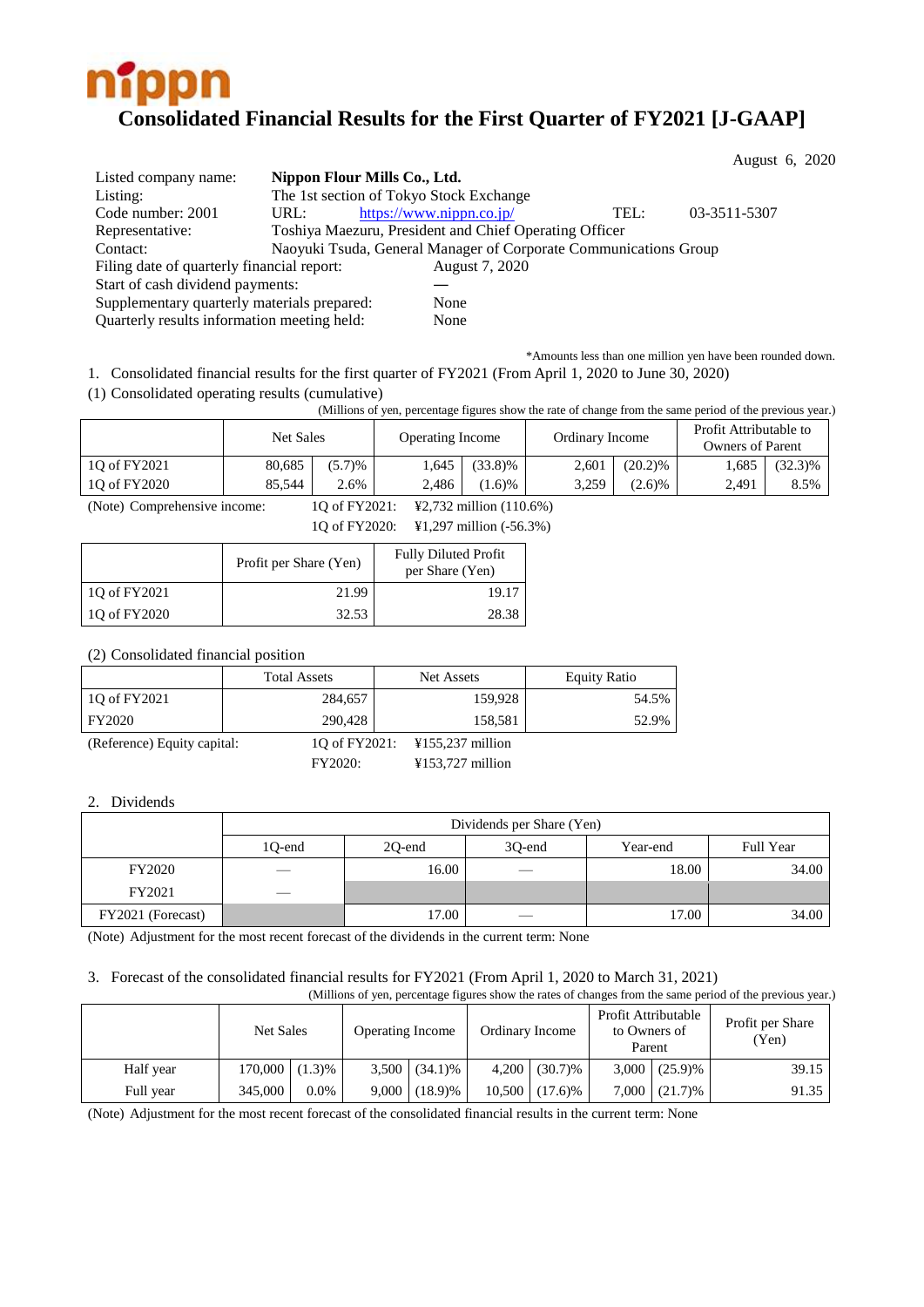\* Notes

- (1) Significant changes in subsidiaries during the current quarter (changes in specified subsidiaries in accordance with changes in the scope of consolidation): None
- (2) Adoption of special accounting methods for preparation of quarterly consolidated financial information: None
- (3) Changes in accounting policies, accounting estimates and retrospective restatements
- 1) Changes in accounting policies due to revisions of accounting standards: None

| 2) Changes other than 1):           | <b>None</b> |
|-------------------------------------|-------------|
| 3) Changes in accounting estimates: | None        |

- 4) Retrospective restatements: None
- (4) Number of shares issued and outstanding (common stock)
	- 1) Number of shares outstanding at the end of each period (including treasury shares):
	- 2) Number of treasury shares at the end of each period:
	- 3) Average number of shares (quarterly consolidated cumulative period):

| ıg | 10 of FY2021 | 78,824,009 |        | shares $ $ FY2020           | 78,824,009 | shares |
|----|--------------|------------|--------|-----------------------------|------------|--------|
| e  | 10 of FY2021 | 2,097,679  | shares | <b>FY2020</b>               | 2,157,266  | shares |
|    | 10 of FY2021 | 76,648,148 |        | shares $\vert$ 10 of FY2020 | 76,582,988 | shares |
|    |              |            |        |                             |            |        |

- \* These consolidated financial results are outside the scope of quarterly review procedures by certified public accountants or an audit corporation.
- \* Explanation regarding the appropriate use of projected financial results and other special instructions

Descriptions regarding the future, including the financial outlook contained in this material, are based on certain information currently available to the Company and particular assumptions, which are, at the discretion of the Company, deemed reasonable, and actual financial results may significantly vary due to various factors. Please refer to "1. Qualitative Information on Quarterly Consolidated Financial Results, (3) Information on forecast of the consolidated financial results" on page 5 for information on preconditions underlying the above outlook and other related information.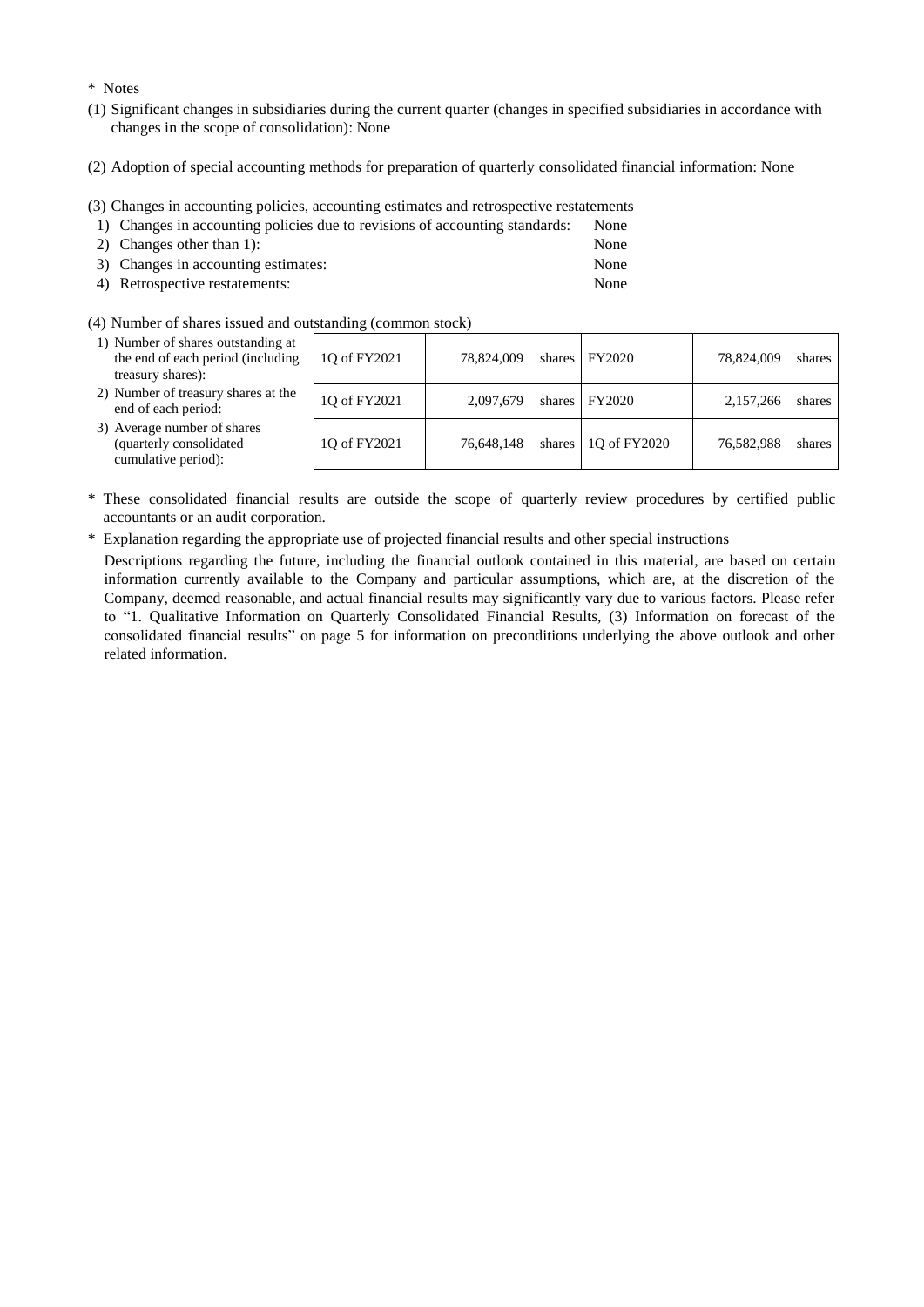### Contents

| 1.  |  |
|-----|--|
|     |  |
| (2) |  |
| (3) |  |
| 2.  |  |
|     |  |
|     |  |
|     |  |
|     |  |
| (3) |  |
|     |  |
|     |  |
|     |  |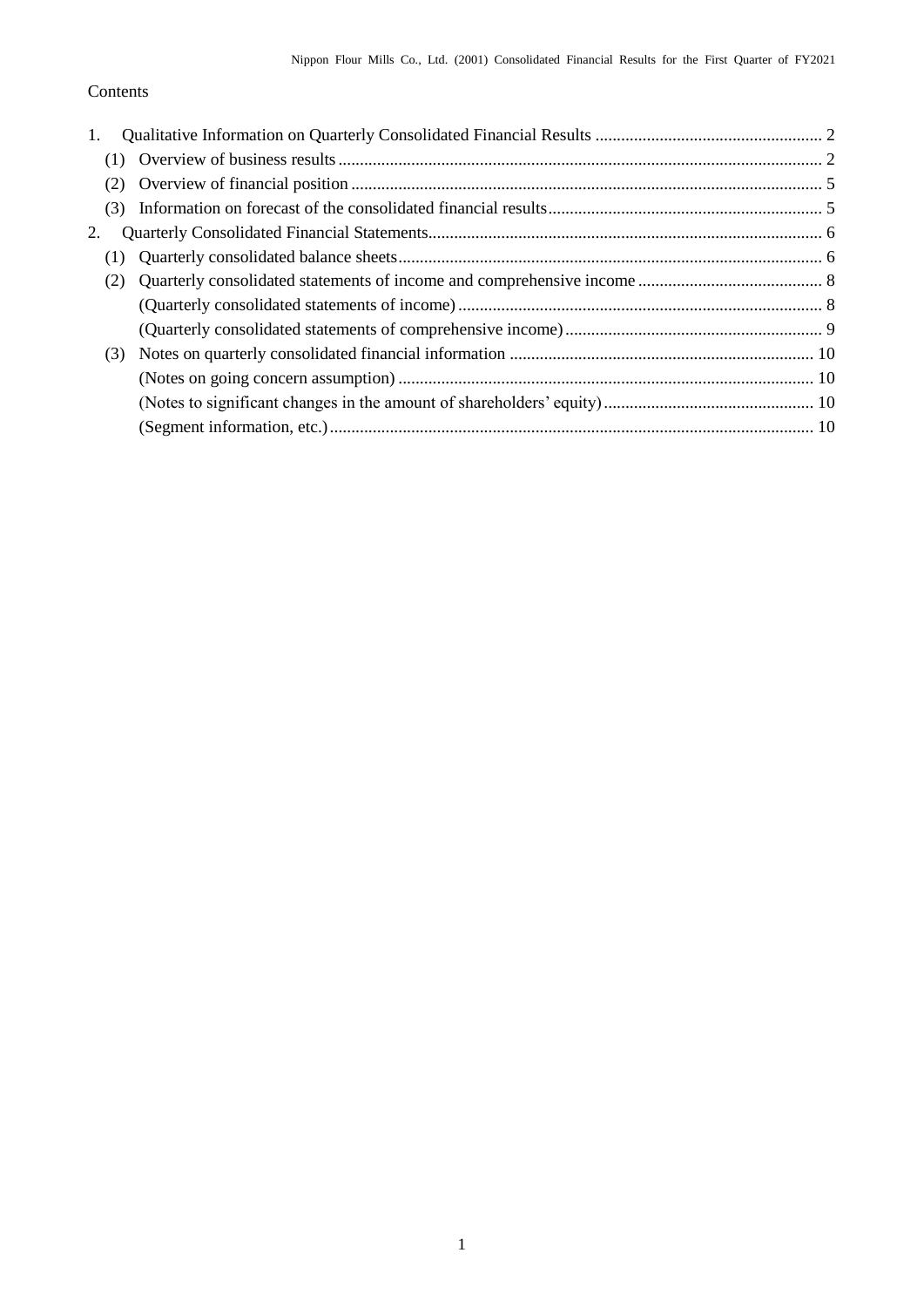(Millions of yen)

<span id="page-3-0"></span>

|  |  | 1. Qualitative Information on Quarterly Consolidated Financial Results |  |  |  |  |  |
|--|--|------------------------------------------------------------------------|--|--|--|--|--|
|--|--|------------------------------------------------------------------------|--|--|--|--|--|

### <span id="page-3-1"></span>**(1) Overview of business results**

|                                            | First three months of<br>Fiscal 2020 | First three months of<br>Fiscal 2021 | Difference | Change |
|--------------------------------------------|--------------------------------------|--------------------------------------|------------|--------|
| Net sales                                  | 85,544                               | 80,685                               | (4, 858)   | 94.3%  |
| Operating income                           | 2,486                                | 1,645                                | (841)      | 66.2%  |
| Ordinary income                            | 3,259                                | 2,601                                | (658)      | 79.8%  |
| Profit attributable<br>to owners of parent | 2,491                                | 1,685                                | (805)      | 67.7%  |

During the first three months of the fiscal year ending March 31, 2021, economic activities in Japan remained constrained owing to concerns about the possibility of a second wave of infection in addition to the severe global impact of the COVID-19 pandemic. Prospects for the Japanese economy continued to be uncertain.

The food industry, centering on the restaurant sector, was greatly affected by the government's request for people to stay at home and for the operation of various businesses to be suspended following the declarations of a state of emergency issued in April and May, as well the introduction of shorter opening hours for certain businesses, the cancellation of large-scale events, and other developments. Moreover, COVID-19 triggered significant changes in consumer behavior in Japan and abroad that have persisted even after the lifting of the declaration of the state of emergency and the business environment is becoming increasingly harsh.

In these circumstances, as part of efforts to fulfill its social responsibility the Group exercised due care and implemented measures to prevent infection of customers and employees so as to ensure safety and a stable supply of food.

With the aim of maintaining sustainable growth even in this unforeseeable harsh business environment, the Group is strengthening its business foundation as a multifaceted food enterprise by reducing costs and beefing up sales to reinforce the existing business while, at the same time, making vigorous capital investment in promising fields in Japan and abroad. Capital investment projects currently underway include construction of a new premix plant at the Fukuoka Mill, expansion of a frozen food plant at the Isesaki Plant of NIPPN Frozen Food Co., Ltd., and construction of a frozen dough plant of NIPPN (Thailand) Co., Ltd.

Meanwhile, on April 1, 2020, the Company reformed its organization, launching an organizational system consisting of four business divisions: three divisions responsible for the flour milling, food, and ready-made meals businesses in Japan, respectively, and one division responsible for the international business. In collaboration with the Production & Technology Department that supports each business division, the business divisions will promote swift and aggressive business development.

The Company transitioned to a Company with Audit & Supervisory Committee on June 26, 2020, in order to strengthen audit and supervisory functions and further enhance the corporate governance structure so as to further increase corporate value.

Furthermore, the Company decided to change its company name (trade name) from Nippon Flour Mills Co., Ltd. to NIPPN CORPORATION, with the change scheduled to take effect on January 1, 2021. The Company aims to grow as a multifaceted food enterprise both in name and reality by changing the name that it has used since the Company's foundation. The Company will use "NIPPN," which has been used as the Company's pet name, and endeavor to further expand and develop its business as an enterprise with which customers will experience an ever-closer relationship.

Consolidated net sales for the first three months of fiscal 2021 decreased by 5.7% year on year to ¥80,685 million, operating income decreased by 33.8% to ¥1,645 million, ordinary income decreased by 20.2% to ¥2,601 million, and profit attributable to owners of parent decreased by 32.3% to ¥1,685 million.

The performance of individual business segments was as follows.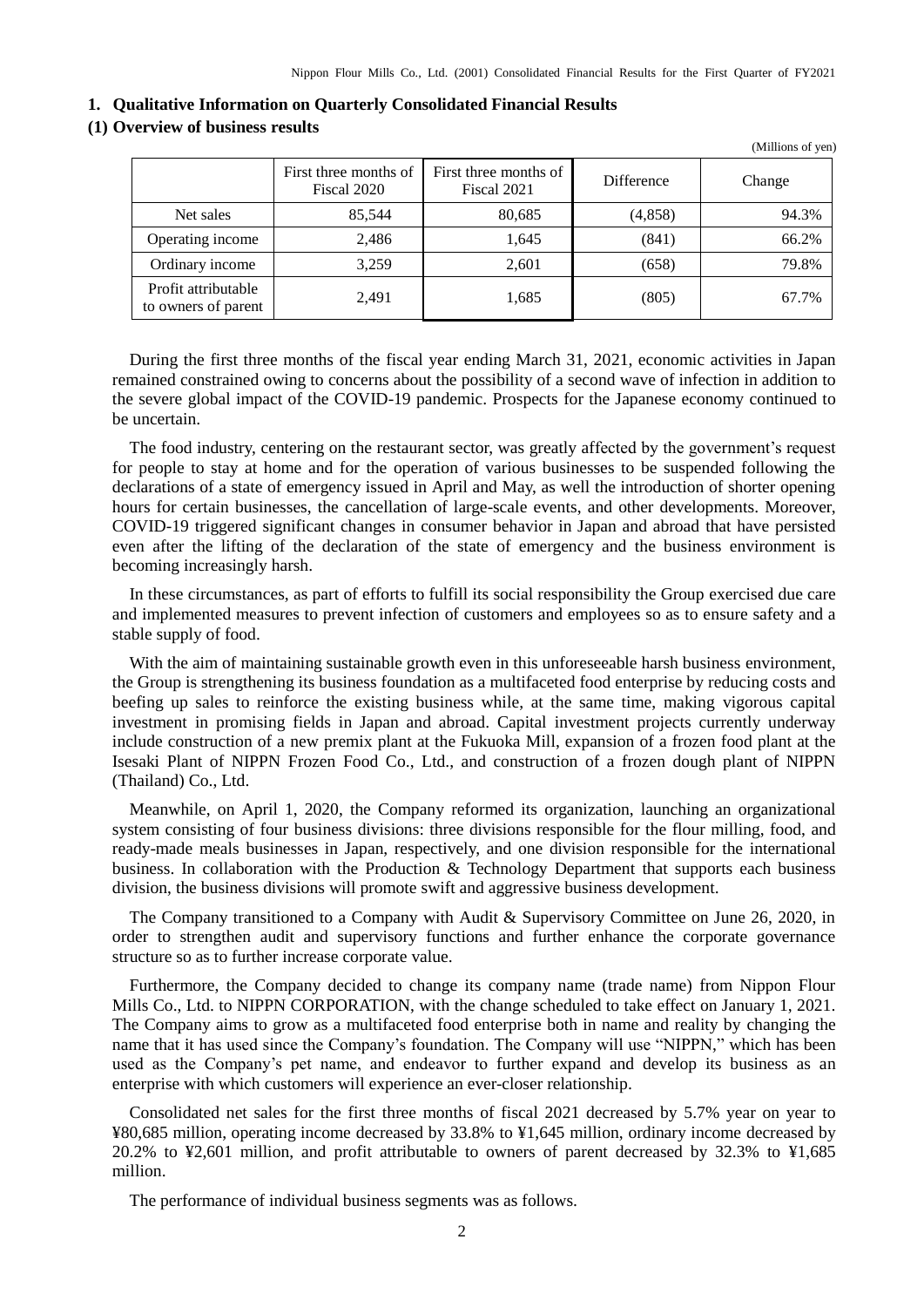(Millions of yen)

(Millions of yen)

#### 1) Flour Milling

|                  |             |                                                            |            | (      |
|------------------|-------------|------------------------------------------------------------|------------|--------|
|                  | Fiscal 2020 | First three months of First three months of<br>Fiscal 2021 | Difference | Change |
| Net sales        | 25,770      | 24.131                                                     | (1,638)    | 93.6%  |
| Operating income | 1.317       | 951                                                        | 366)       | 72.2%  |

The Group is strengthening quality control in response to the growing preoccupation with the safety and security of food throughout society. At the same time, to address customer needs and diversifying food preferences, the Group promoted sales initiatives with a view to resolving the issues that concern customers. Despite operating in an environment in which the impact of COVID-19 was expanding, we strove to strengthen initiatives in partnership with customers, enhance sales capabilities and brand power, and promoted sales activities.

As a result, shipped volume of wheat flour was higher than the level for the same period of the previous year, but sales were lower than the level for the same period of the previous year, partly affected by the price revision made in January 2020.

Both shipped volume and sales of wheat bran, a by-product, were higher than the levels for the same period of the previous year.

In line with the increase of government sales prices (tax inclusive) of imported wheat by 3.1% on average for the five key products in April 2020, we revised the prices of wheat flour products for professional use for shipments on and after June 20, 2020.

As a result, net sales for the Flour Milling segment decreased by 6.4% year on year to ¥24,131 million, and operating income decreased by 27.8% to ¥951 million.

|                  |                                      |                                      |                   | ,------ <i>----</i> --- - - , ---, |
|------------------|--------------------------------------|--------------------------------------|-------------------|------------------------------------|
|                  | First three months of<br>Fiscal 2020 | First three months of<br>Fiscal 2021 | <b>Difference</b> | Change                             |
| Net sales        | 50.926                               | 48.392                               | (2,533)           | 95.0%                              |
| Operating income | .022                                 | 825                                  | (197)             | 80.7%                              |

2) Food

In the professional-use category, demand was sluggish, centering on the restaurant sector, reflecting the government's request for people to stay at home and for the operation of various businesses to be suspended following the declarations of a state of emergency as well as the introduction of shorter opening hours, the cancellation of large-scale events, and other developments. As a result, sales of products in the professional-use category were lower than the level for the same period of the previous year.

On the other hand, in the home-use product category, the government's request for people to stay at home led to an increase in demand for products for consumption at home. As a result, there was brisk demand for home-use premixes, pasta, and pasta sauces, and sales of products in the home-use product category were higher than the level for the same period of the previous year.

In the frozen foods category, significant changes in consumer behavior were evident, such as the growth in demand for products for consumption at home, similar to the situation in the home-use product category. As a result, there was brisk demand for the Oh' my Premium series of frozen pasta and for the Yokubari Plate series of complete meals consisting of a main dish and staples, and sales of products in the frozen foods category were higher than the level for the same period of the previous year.

In the ready-made meals business, sales were lower than the level for the same period of the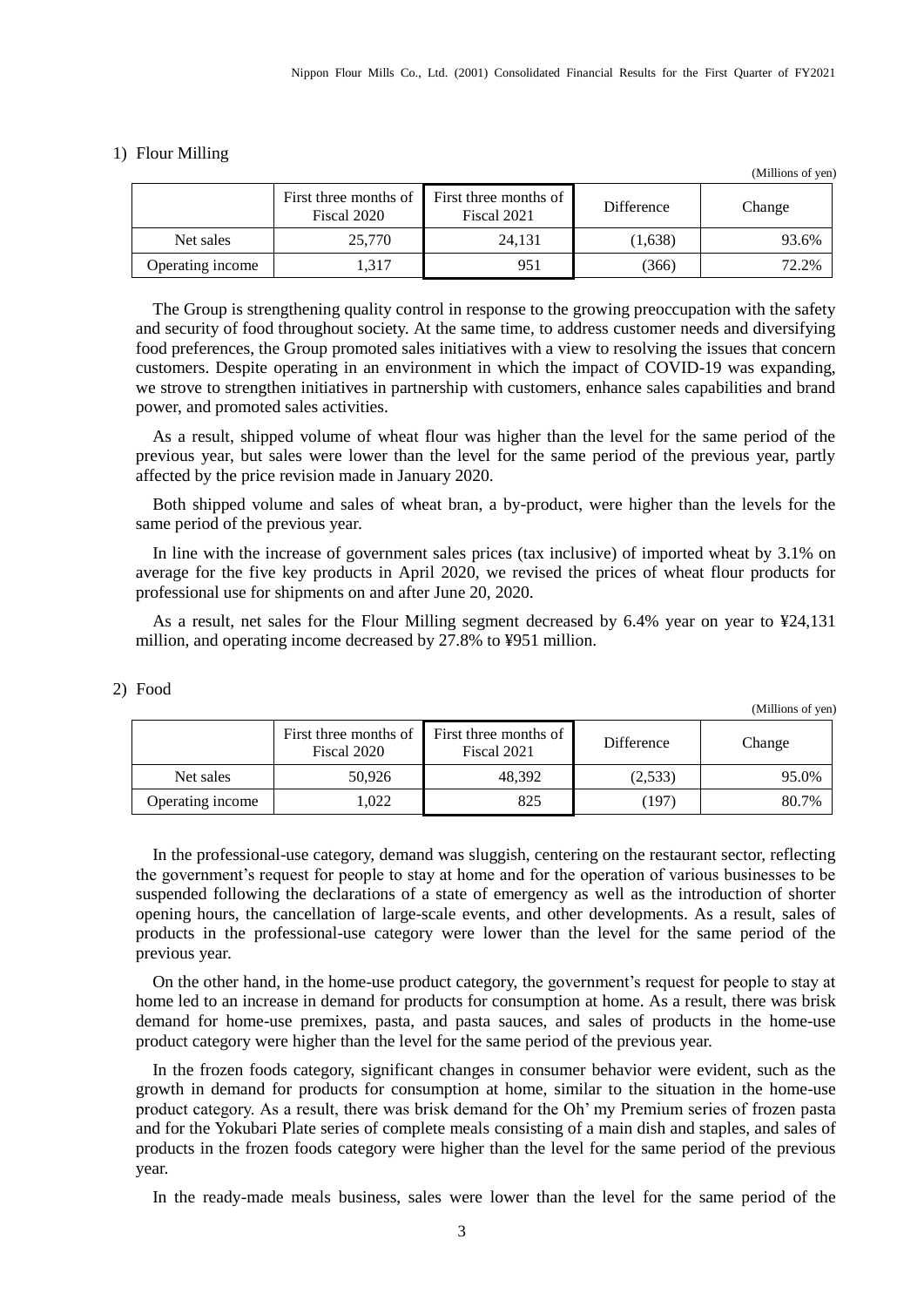previous year, affected by the sluggish demand reflecting an increase in teleworking and staying at home.

As a result, net sales of the Food segment decreased by 5.0% year on year to ¥48,392 million, and operating income decreased by 19.3% to ¥825 million.

### 3) Other

(Millions of yen)

|                                     | Fiscal 2020 | First three months of First three months of<br>Fiscal 2021 | Difference | Change |
|-------------------------------------|-------------|------------------------------------------------------------|------------|--------|
| Net sales                           | 8.847       | 8,161                                                      | (686)      | 92.2%  |
| Operating income<br>$(\text{loss})$ | 138         | (93)                                                       | (232)      |        |

Sales of the engineering business were lower than the level for the same period of the previous year, reflecting stabilization of inquiries for large projects.

Sales of the healthcare business were lower than the level for the same period of the previous year because shipped volume grew little owing to temporary closure and shorter opening hours of various businesses.

As a result, net sales for the Other segment decreased by 7.8% year on year to ¥8,161 million, and operating loss was ¥93 million.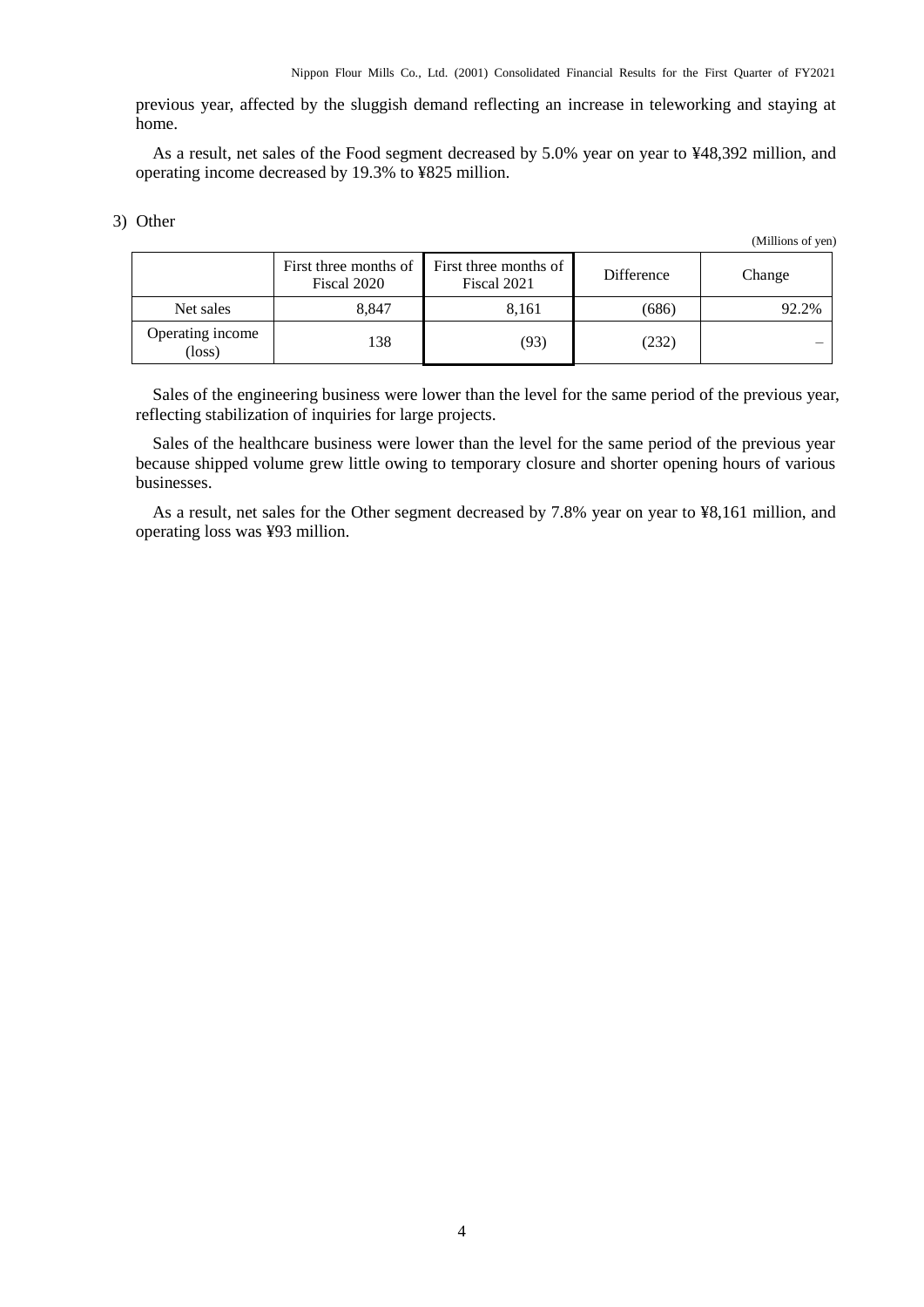|                                  |                      |                     | (Millions of yen) |
|----------------------------------|----------------------|---------------------|-------------------|
|                                  | As of March 31, 2020 | As of June 30, 2020 | <b>Difference</b> |
| Current assets                   | 114,534              | 105,201             | (9, 332)          |
| Non-current assets               | 175,832              | 179,397             | 3,564             |
| Deferred assets                  | 61                   | 58                  | (3)               |
| <b>Total assets</b>              | 290,428              | 284,657             | (5,771)           |
| Current liabilities              | 74,078               | 66,068              | (8,009)           |
| Non-current liabilities          | 57,768               | 58,660              | 891               |
| <b>Total liabilities</b>         | 131,847              | 124,729             | (7,118)           |
| Total net assets                 | 158,581              | 159,928             | 1,347             |
| Total liabilities and net assets | 290,428              | 284,657             | (5,771)           |

#### <span id="page-6-0"></span>**(2) Overview of financial position**

Total assets at the end of the first three months of fiscal 2021 decreased by ¥5,771 million from the previous fiscal year end (March 31, 2020) to ¥284,657 million. This was mainly because investment securities and property, plant and equipment increased by ¥2,460 million and ¥1,142 million, respectively, and cash and deposits and notes and accounts receivable - trade decreased by ¥5,667 million and ¥3,104 million, respectively.

Total liabilities decreased by ¥7,118 million from the previous fiscal year end to ¥124,729 million. This was mainly because bonds payable and income taxes payable decreased by ¥5,000 million and ¥2,090 million, respectively.

Net assets increased by ¥1,347 million from the previous fiscal year end to ¥159,928 million. This was mainly attributable to an increase of ¥1,647 million in unrealized holding gain (loss) on securities.

### <span id="page-6-1"></span>**(3) Information on forecast of the consolidated financial results**

The outlook for the Japanese economy is expected to remain unclear since it is not known when the COVID-19 pandemic will abate.

In these circumstances, while continuing to exercise due care and implementing measures to prevent infection of customers and employees so as to ensure safety and a stable supply of food as part of efforts to fulfill its social responsibility, the Group aims to achieve further growth as a multifaceted food enterprise.

The Company's forecasts of consolidated business results for the first six months and the full year of the fiscal year ending March 31, 2021 announced on May 14, 2020 are unchanged because the results for the first three months were virtually in line with the forecast.

It is still unclear when the COVID-19 pandemic will abate and what its impact on business results will be. If the forecasts require revision in light of developments from now on, the Company will promptly issue a notification of the revisions.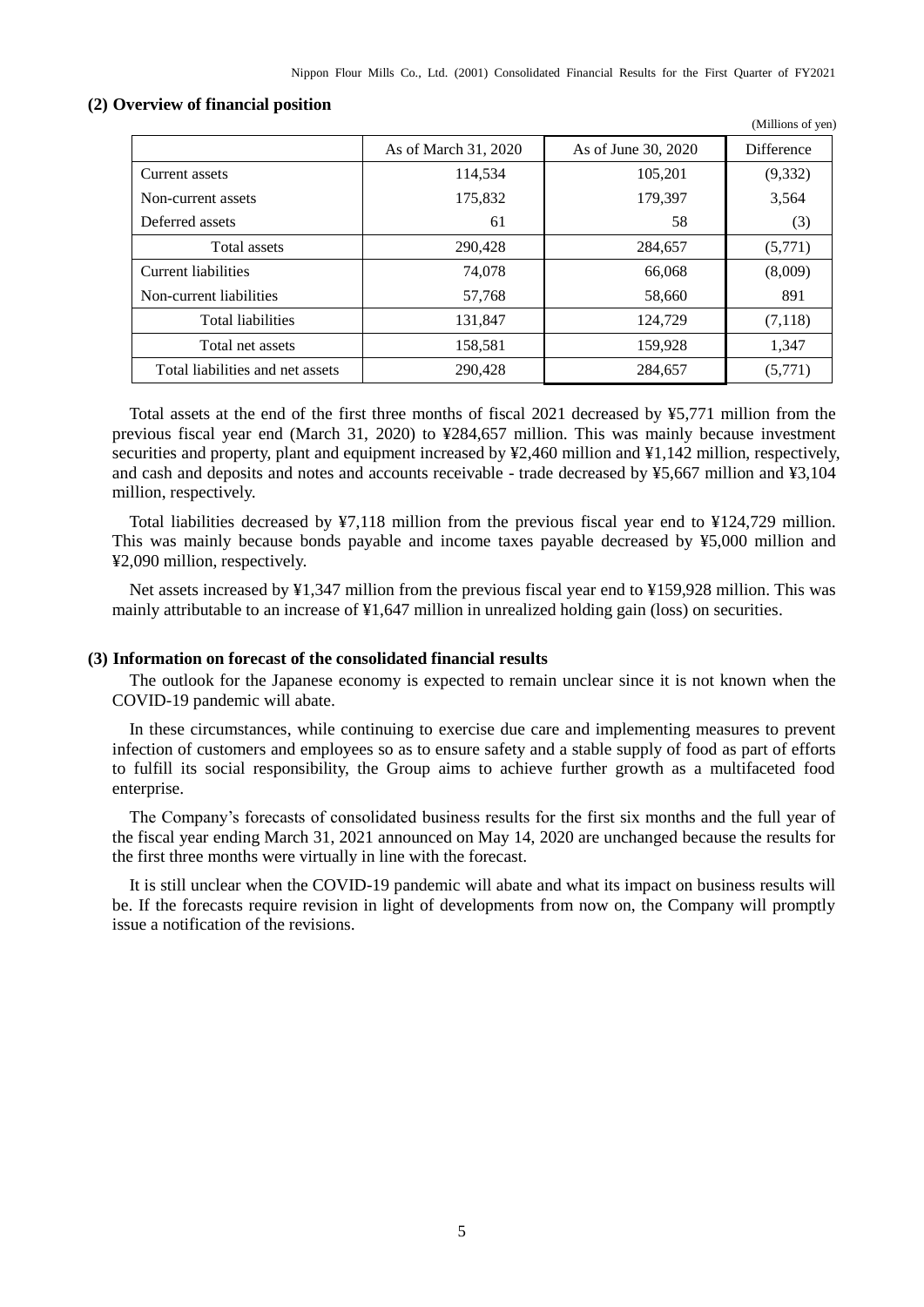# <span id="page-7-0"></span>**2. Quarterly Consolidated Financial Statements**

# <span id="page-7-1"></span>**(1) Quarterly consolidated balance sheets**

|                                        |                        | (Millions of yen)       |
|----------------------------------------|------------------------|-------------------------|
|                                        | FY2020                 | First quarter of FY2021 |
|                                        | (As of March 31, 2020) | (As of June 30, 2020)   |
| Assets                                 |                        |                         |
| Current assets                         |                        |                         |
| Cash and deposits                      | 33,829                 | 28,161                  |
| Notes and accounts receivable - trade  | 44,928                 | 41,824                  |
| Merchandise and finished goods         | 14,977                 | 14,900                  |
| Work in process                        | 301                    | 189                     |
| Raw materials and supplies             | 16,717                 | 16,627                  |
| Other current assets                   | 3,916                  | 3,557                   |
| Allowance for doubtful accounts        | (136)                  | (59)                    |
| Total current assets                   | 114,534                | 105,201                 |
| Non-current assets                     |                        |                         |
| Property, plant and equipment          |                        |                         |
| Buildings and structures, net          | 42,084                 | 42,333                  |
| Machinery, equipment and vehicles, net | 20,146                 | 19,944                  |
| Land                                   | 40,605                 | 40,580                  |
| Construction in progress               | 2,199                  | 3,247                   |
| Other, net                             | 1,922                  | 1,994                   |
| Total property, plant and equipment    | 106,957                | 108,100                 |
| Intangible assets                      |                        |                         |
| Goodwill                               | 514                    | 486                     |
| Other                                  | 1,110                  | 1,130                   |
| Total intangible assets                | 1,624                  | 1,616                   |
| Investments and other assets           |                        |                         |
| Investment securities                  | 61,525                 | 63,985                  |
| Other assets                           | 6,355                  | 6,349                   |
| Allowance for doubtful accounts        | (631)                  | (654)                   |
| Total investments and other assets     | 67,249                 | 69,680                  |
| Total non-current assets               | 175,832                | 179,397                 |
| Deferred assets                        | 61                     | 58                      |
| Total assets                           | 290,428                | 284,657                 |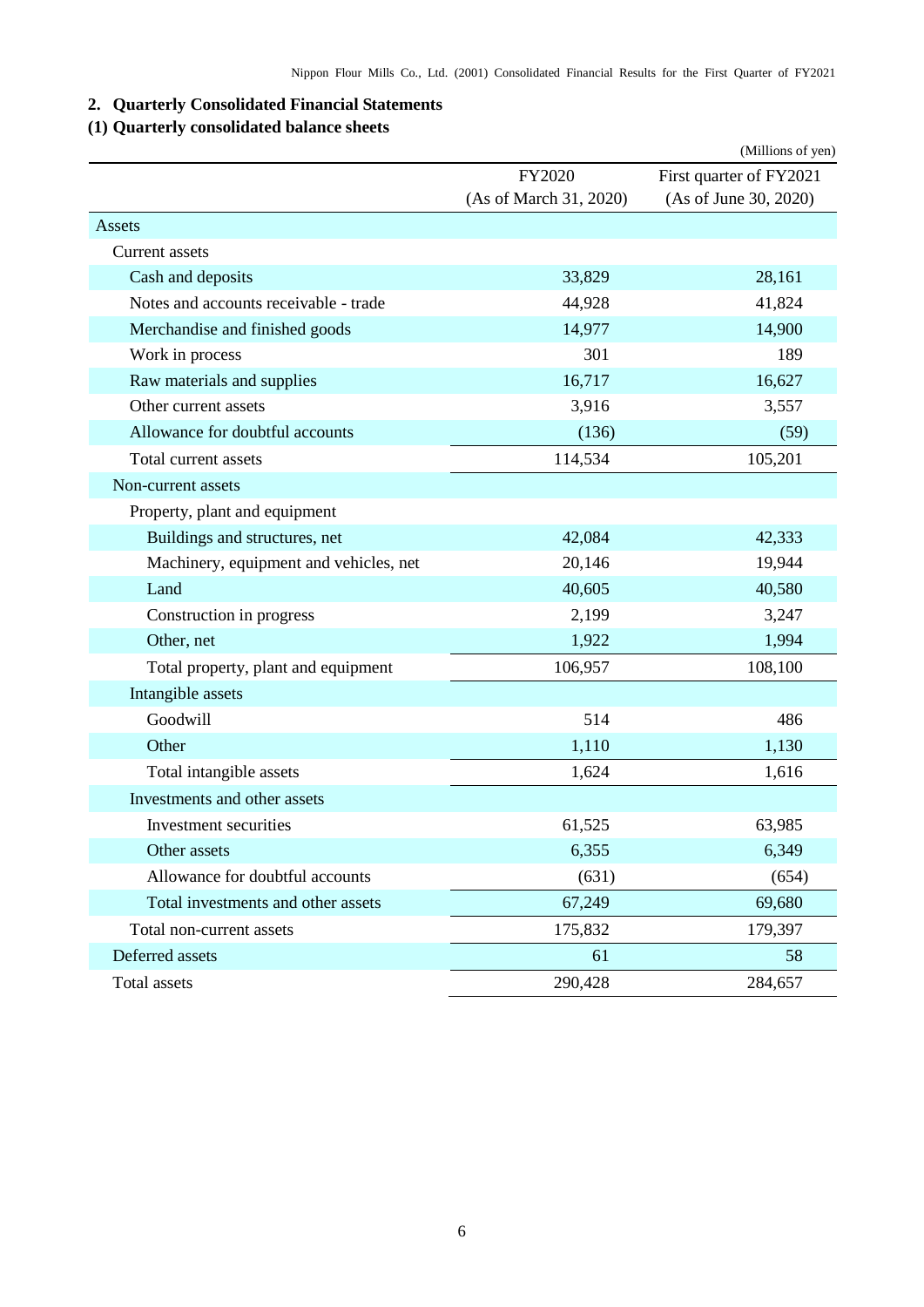|                                                                   |                        | (Millions of yen)       |
|-------------------------------------------------------------------|------------------------|-------------------------|
|                                                                   | FY2020                 | First quarter of FY2021 |
|                                                                   | (As of March 31, 2020) | (As of June 30, 2020)   |
| Liabilities                                                       |                        |                         |
| <b>Current liabilities</b>                                        |                        |                         |
| Notes and accounts payable - trade                                | 27,115                 | 25,966                  |
| Short-term loans payable                                          | 20,824                 | 21,860                  |
| Current portion of bonds                                          | 5,000                  |                         |
| Income taxes payable                                              | 2,473                  | 382                     |
| Provision for bonuses                                             | 710                    | 546                     |
| Other current liabilities                                         | 17,954                 | 17,312                  |
| Total current liabilities                                         | 74,078                 | 66,068                  |
| Non-current liabilities                                           |                        |                         |
| Convertible bond-type bonds with<br>subscription rights to shares | 25,092                 | 25,087                  |
| Long-term loans payable                                           | 12,418                 | 12,369                  |
| Retirement benefit liability                                      | 5,212                  | 4,880                   |
| Accrued retirement benefits for directors                         | 873                    | 775                     |
| Other non-current liabilities                                     | 14,172                 | 15,547                  |
| Total non-current liabilities                                     | 57,768                 | 58,660                  |
| <b>Total liabilities</b>                                          | 131,847                | 124,729                 |
| Net assets                                                        |                        |                         |
| Shareholders' equity                                              |                        |                         |
| Capital stock                                                     | 12,240                 | 12,240                  |
| Capital surplus                                                   | 11,262                 | 11,262                  |
| Retained earnings                                                 | 109,507                | 109,807                 |
| Treasury shares                                                   | (3, 422)               | (3,324)                 |
| Total shareholders' equity                                        | 129,587                | 129,986                 |
| Accumulated other comprehensive income                            |                        |                         |
| Unrealized holding gain (loss) on securities                      | 24,444                 | 26,092                  |
| Deferred gain (loss) on hedges                                    | $\boldsymbol{0}$       | $\overline{2}$          |
| Foreign currency translation adjustment                           | 961                    | 374                     |
| Retirement benefits liability adjustments                         | (1,267)                | (1,218)                 |
| Total accumulated other comprehensive income                      | 24,139                 | 25,250                  |
| Subscription rights to shares                                     | 260                    | 183                     |
| Non-controlling interests                                         | 4,593                  | 4,507                   |
| Total net assets                                                  | 158,581                | 159,928                 |
| Total liabilities and net assets                                  | 290,428                | 284,657                 |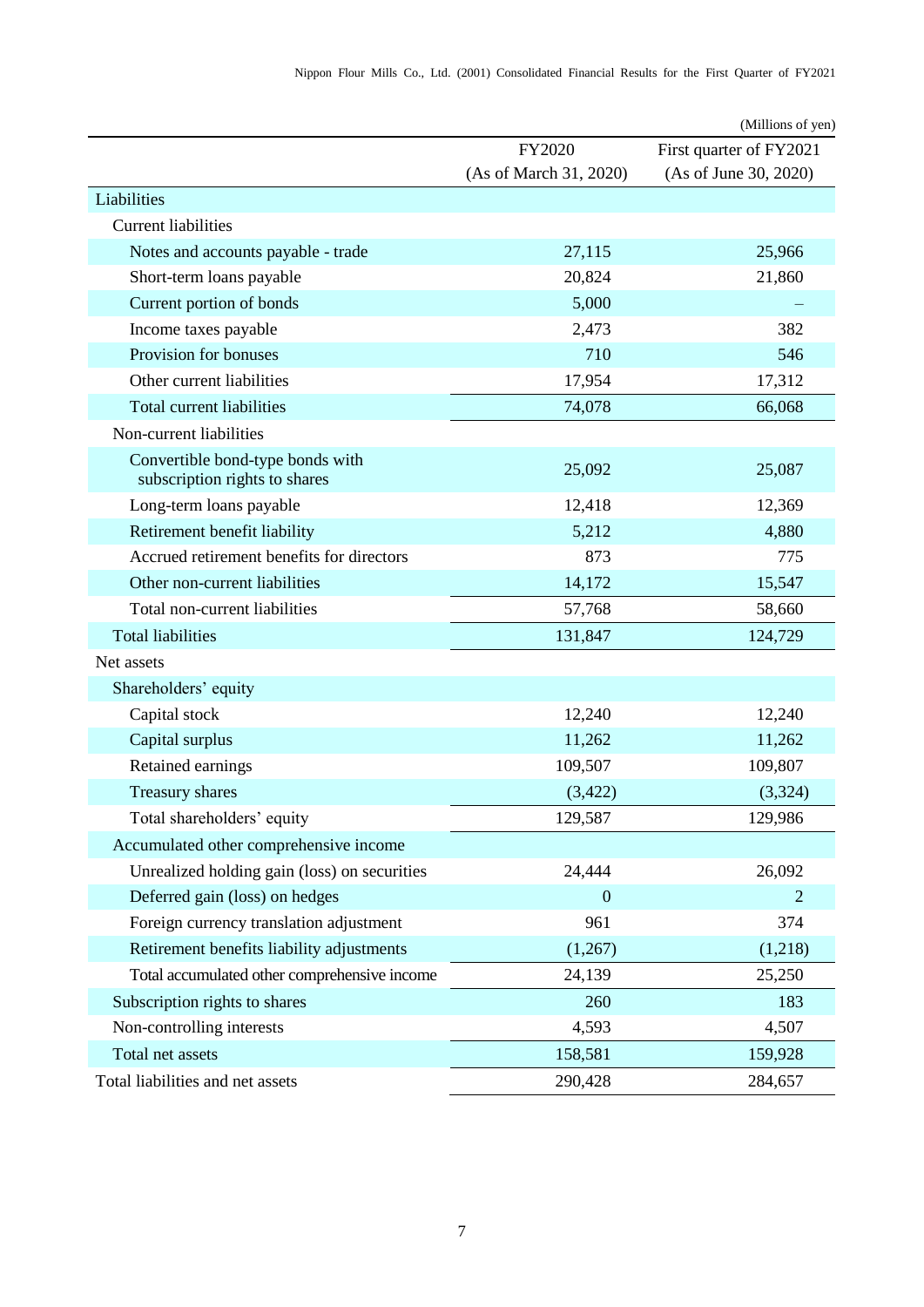## <span id="page-9-0"></span>**(2) Quarterly consolidated statements of income and comprehensive income (Quarterly consolidated statements of income)**

<span id="page-9-1"></span>

|                                                            |                                          | (Millions of yen)                        |
|------------------------------------------------------------|------------------------------------------|------------------------------------------|
|                                                            | First quarter of FY2020                  | First quarter of FY2021                  |
|                                                            | (From April 1, 2019<br>to June 30, 2019) | (From April 1, 2020<br>to June 30, 2020) |
| Net sales                                                  | 85,544                                   | 80,685                                   |
| Cost of sales                                              | 61,977                                   | 57,800                                   |
| Gross profit                                               | 23,567                                   | 22,885                                   |
| Selling, general and administrative expenses               | 21,080                                   | 21,240                                   |
| Operating income                                           | 2,486                                    | 1,645                                    |
| Non-operating income                                       |                                          |                                          |
| Interest income                                            | 13                                       | 15                                       |
| Dividend income                                            | 693                                      | 762                                      |
| Other                                                      | 203                                      | 295                                      |
| Total non-operating income                                 | 909                                      | 1,073                                    |
| Non-operating expenses                                     |                                          |                                          |
| Interest expenses                                          | 53                                       | 40                                       |
| Other                                                      | 82                                       | 76                                       |
| Total non-operating expenses                               | 136                                      | 117                                      |
| Ordinary income                                            | 3,259                                    | 2,601                                    |
| Extraordinary income                                       |                                          |                                          |
| Gain on sales of fixed assets                              | 1                                        | 1                                        |
| Gain on sales of investment securities                     | 504                                      |                                          |
| Total extraordinary income                                 | 506                                      | $\mathbf{1}$                             |
| Extraordinary expenses                                     |                                          |                                          |
| Loss on sales and disposal of fixed assets                 | 38                                       | 12                                       |
| Loss on valuation of investment securities                 | 42                                       |                                          |
| Demolition expenses                                        | 37                                       |                                          |
| Loss related to COVID-19                                   |                                          | 121                                      |
| Total extraordinary expenses                               | 118                                      | 133                                      |
| Profit before income taxes                                 | 3,647                                    | 2,468                                    |
| Income taxes - current                                     | 544                                      | 263                                      |
| Income taxes - deferred                                    | 590                                      | 601                                      |
| Total income taxes                                         | 1,135                                    | 865                                      |
| Profit                                                     | 2,512                                    | 1,603                                    |
| Profit (loss) attributable to non-controlling<br>interests | 21                                       | (81)                                     |
| Profit attributable to owners of parent                    | 2,491                                    | 1,685                                    |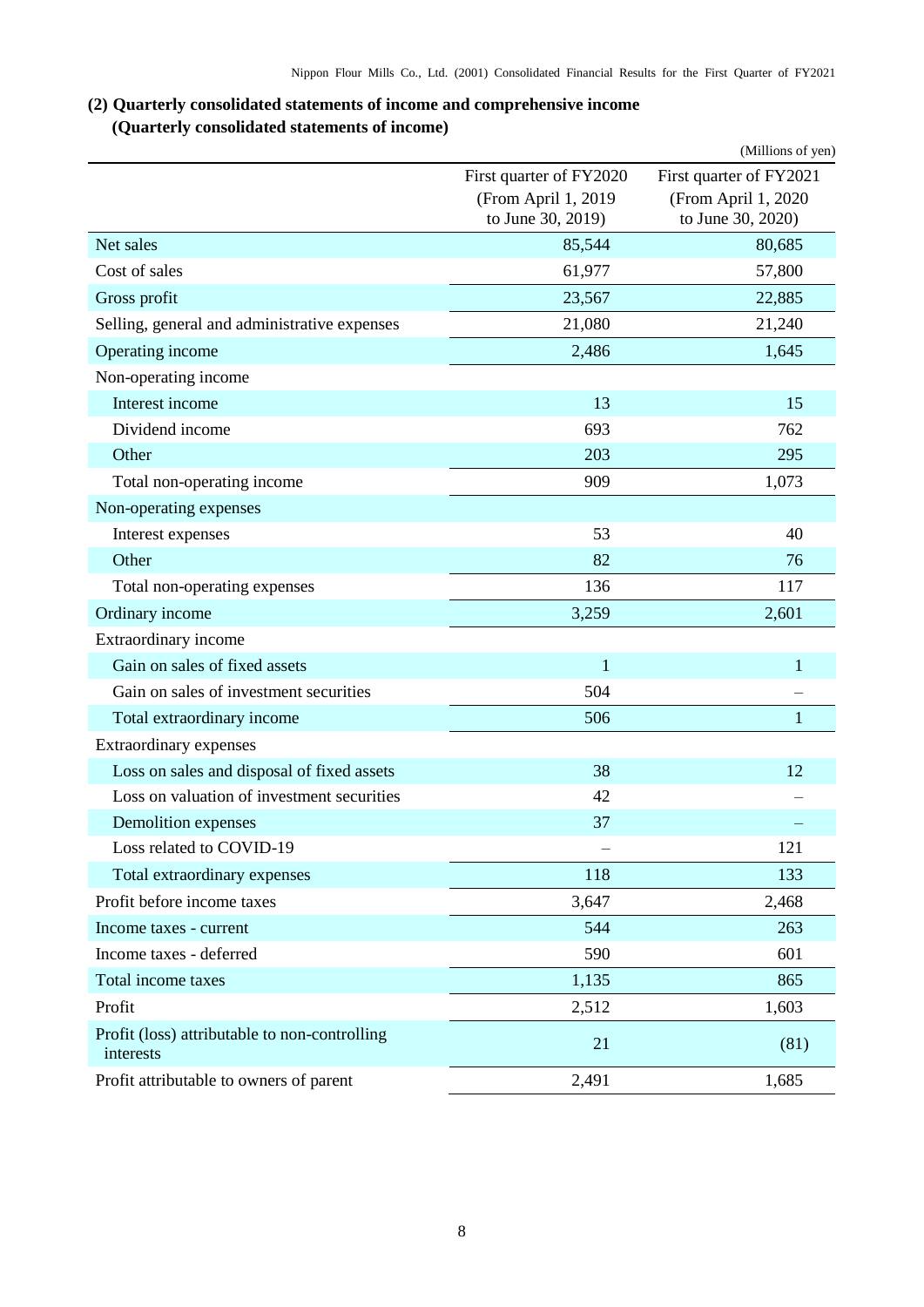# **(Quarterly consolidated statements of comprehensive income)**

<span id="page-10-0"></span>

|                                                                                      |                         | (Millions of yen)       |
|--------------------------------------------------------------------------------------|-------------------------|-------------------------|
|                                                                                      | First quarter of FY2020 | First quarter of FY2021 |
|                                                                                      | (From April 1, 2019)    | (From April 1, 2020     |
|                                                                                      | to June 30, 2019)       | to June 30, 2020)       |
| Profit                                                                               | 2,512                   | 1,603                   |
| Other comprehensive income (loss)                                                    |                         |                         |
| Unrealized holding gain (loss) on securities                                         | (1,358)                 | 1,675                   |
| Deferred gain (loss) on hedges                                                       | (16)                    | 1                       |
| Foreign currency translation adjustment                                              | 142                     | (586)                   |
| Retirement benefits liability adjustments                                            | 13                      | 49                      |
| Share of other comprehensive income of<br>entities accounted for using equity method | $\overline{4}$          | (10)                    |
| Total other comprehensive income (loss)                                              | (1,215)                 | 1,129                   |
| Comprehensive income                                                                 | 1,297                   | 2,732                   |
| (Comprehensive income attributable to)                                               |                         |                         |
| Comprehensive income attributable to<br>owners of parent                             | 1,281                   | 2,797                   |
| Comprehensive income attributable to<br>non-controlling interests                    | 15                      | (64)                    |